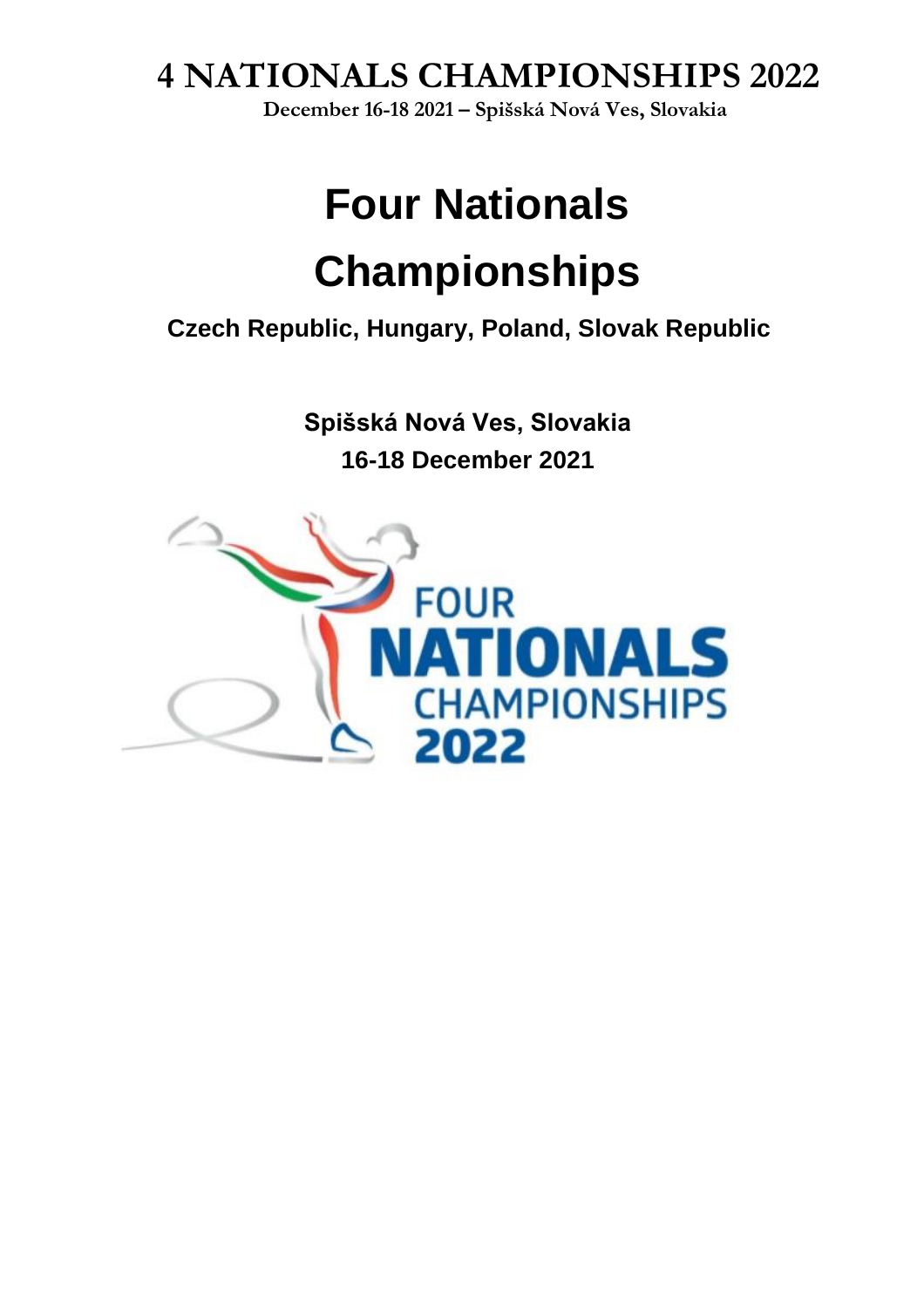**December 16-18 2021 – Spišská Nová Ves, Slovakia**

# **ANNOUNCEMENT**

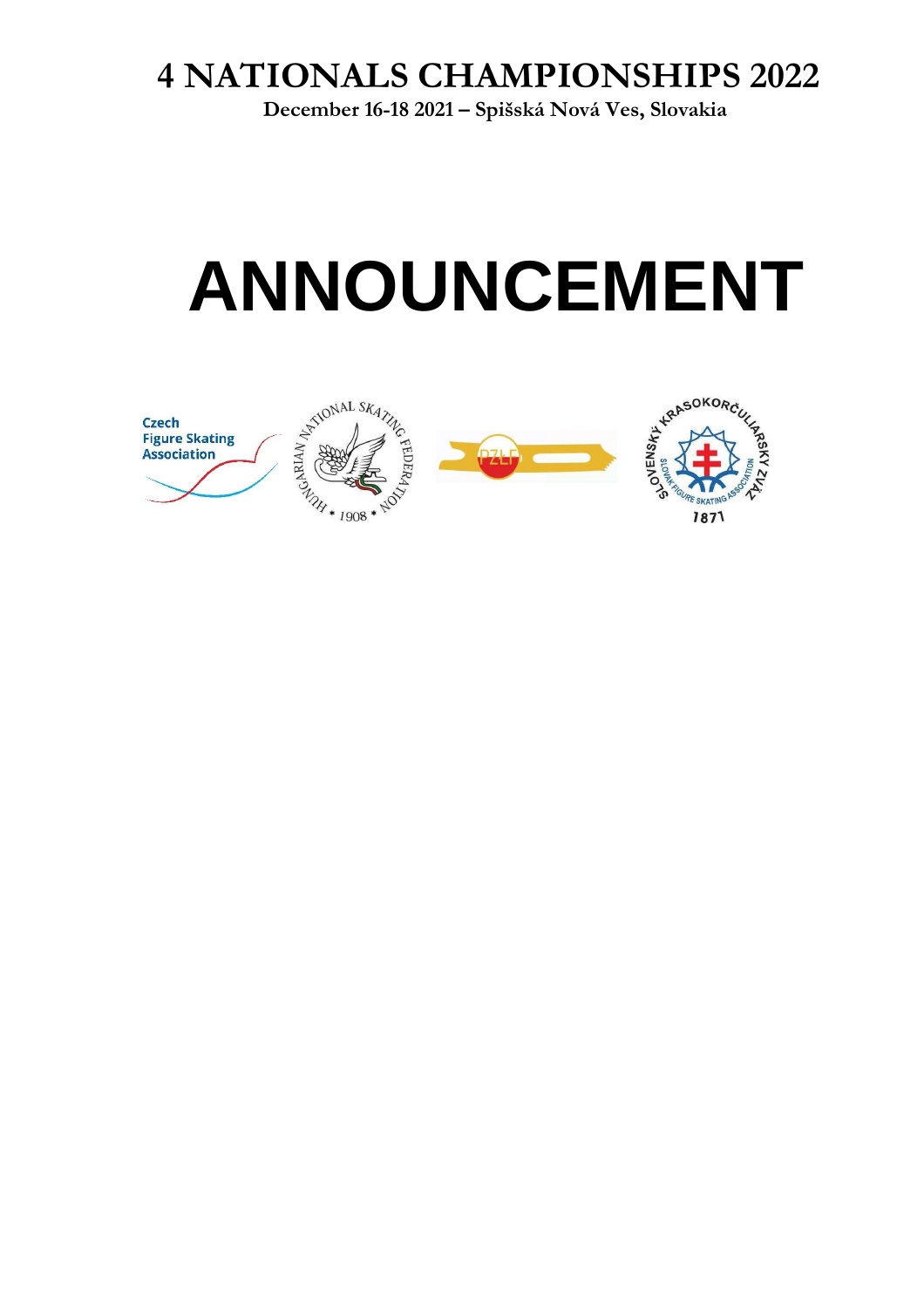**December 16-18 2021 – Spišská Nová Ves, Slovakia**

## **Four Nationals Championships 2022 (4NC)**

**National Championships of Czech Republic, Hungary, Poland and Slovak Republic**

for the following categories

**Senior** – Men, Ladies, Pairs and Ice Dance **Junior** – Pairs and Ice Dance

**Organized by the**

**Slovak Figure Skating Association** (SFA)

## **Spišská Nová Ves, Slovakia 16-18 December 2021**

**4 Nationals Championships 2021 – Organizing Committee Slovak Figure Skating Association Záhradnícka 95, 821 08 Bratislava Slovakia** www.kraso.sk slovakskating@kraso.sk +421 918 791 227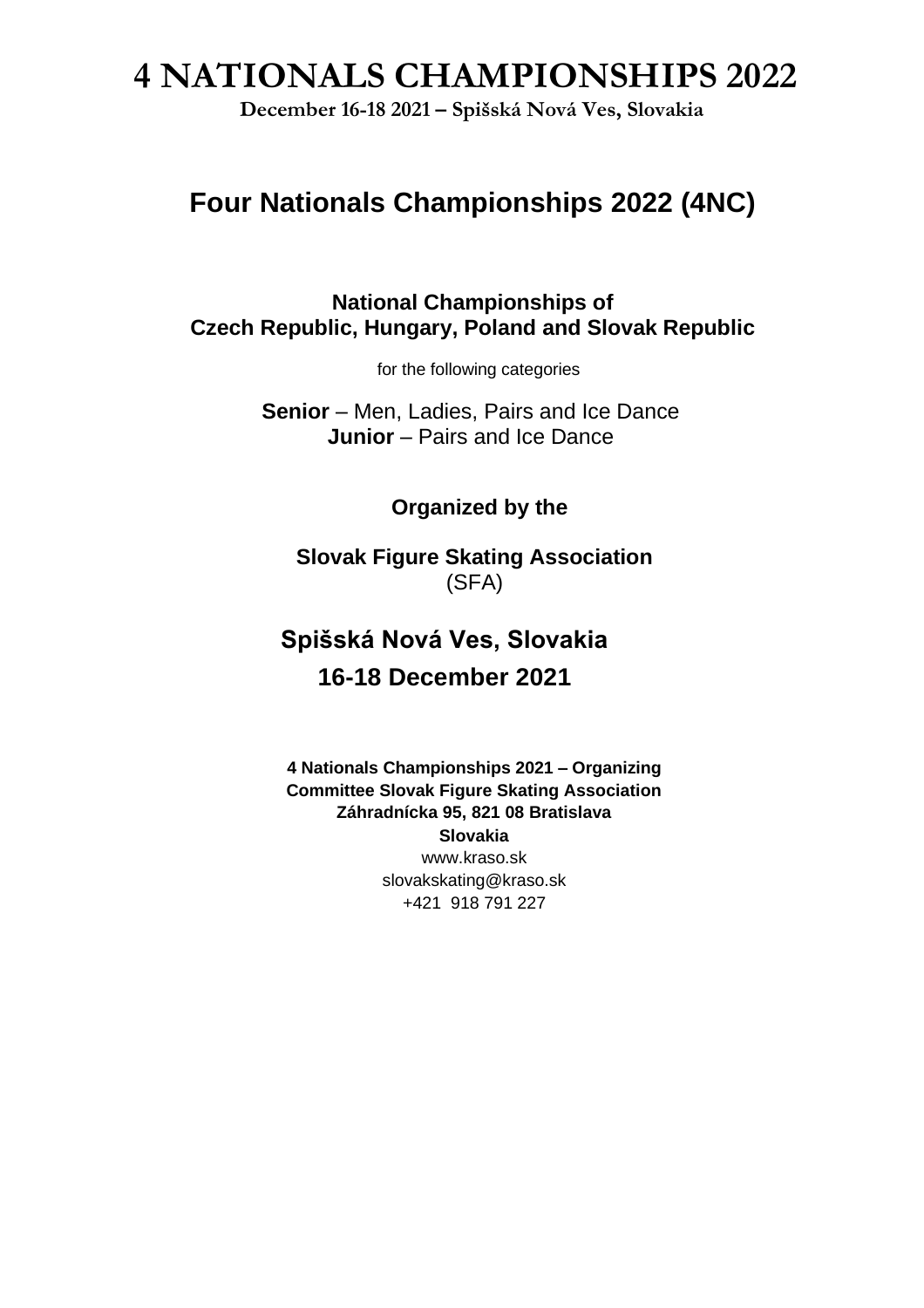**December 16-18 2021 – Spišská Nová Ves, Slovakia**

### **INTRODUCTION**

The **4 Nationals Championships 2021 in Figure Skating and Ice Dance** will be conducted in accordance with the National Regulations.

All participating Nations follow its own valid Regulations for its own National Championships.

### **GENERAL INFORMATION**

**All categories according to ISU rules 2021.**

| <b>Place of competition:</b> | Spišská Nová Ves Ice Rink<br>T. Vansovej 10, 052 01 Spišská Nová Ves<br>Rink is indoor with a surface of 60 x 30 meters located in the centre<br>of the city. |  |
|------------------------------|---------------------------------------------------------------------------------------------------------------------------------------------------------------|--|
| Date:                        | $16^{th} - 18^{th}$ December 2021                                                                                                                             |  |
| Organizer:                   | Slovak Figure Skating Association,<br>Záhradnícka 95, 821 08 Bratislava<br>E-mail: slovakskating@kraso.sk<br>Web: www.kraso.sk                                |  |

## **CATEGORIES**

**Single Skating** - Senior

**Pair Skating** - Senior, Junior

**Ice Dance** - Senior, Junior

## **ENTRIES**

#### **PRELIMINARY ENTRY**

Entries by number shall be sent to the Organizing Committee latest until November 10th 2021. Please send your entries by email to: 4nat22@gmail.com

#### **ENTRIES BY NAME**

Entries by name must be submitted to Organizing Committee to the e-mail **4nat22@gmail.com** by **November 30th , 2021 18:00**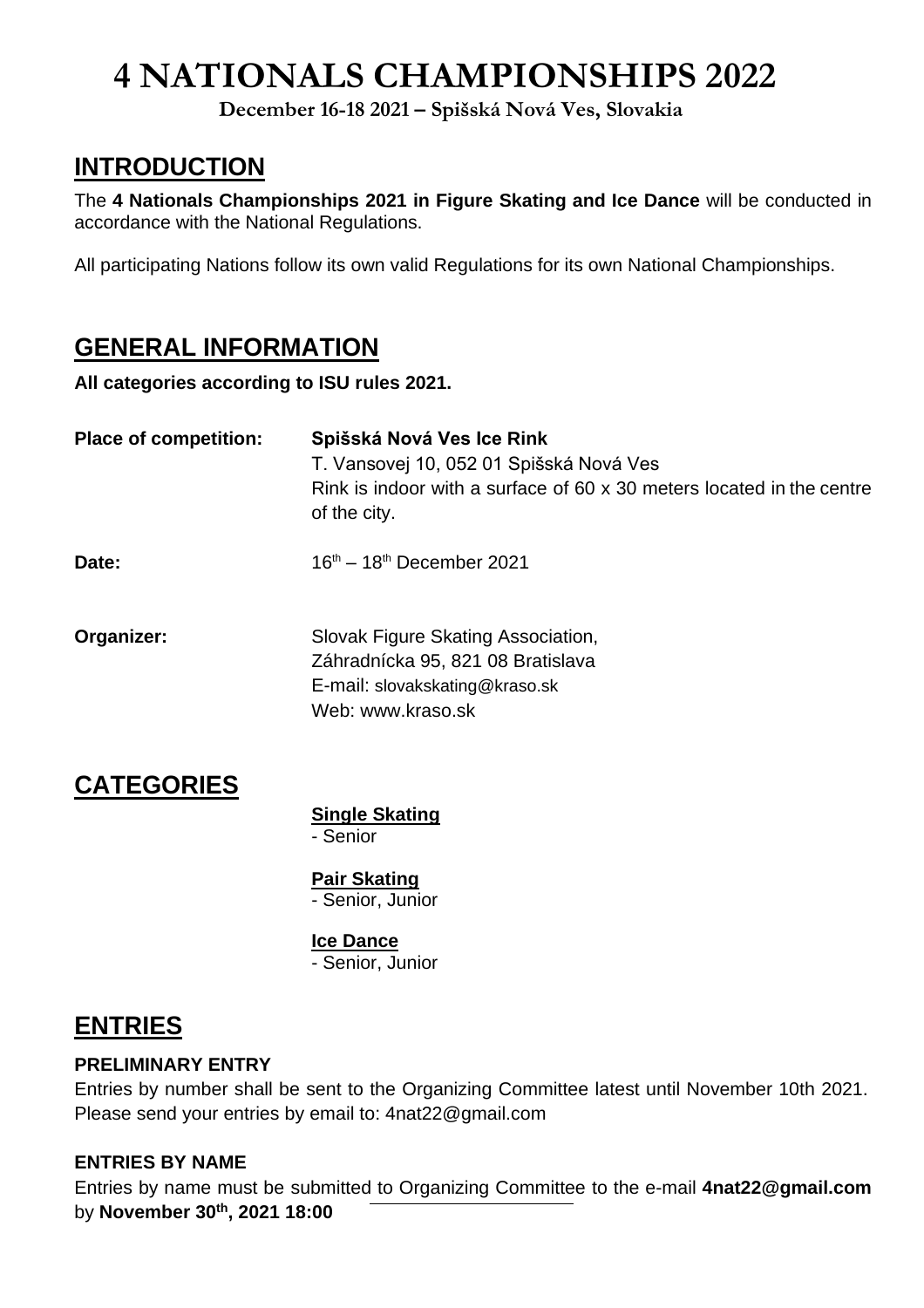**December 16-18 2021 – Spišská Nová Ves, Slovakia**

### **ACCREDITATION**

The accreditation will be at the hotel from the first day till Friday, 17 December, 2021 (during practice sessions). No accreditation is granted once the competition is on. In accordance with the ISU Directive please note that at the time of registration we have to copy and file the passport of the Skaters.

## **ACCOMMODATION**

If the accommodation reservations will be managed by the organizing federation or by every national federation individually will be confirmed after November 11<sup>th</sup>.

#### **Hotel Metropol\*\*\* - walking distance**

<https://www.hotelmetropol.sk/> Štefánikovo námestie 2, 052 01 Spišská Nová Ves

60 EUR/person per night for single-bed room 45 EUR/person per night for double-bed room fully occupied

Prices include local tax and breakfast

Reservations: [recepcia@hotel-metropol.sk](mailto:recepcia@hotel-metropol.sk)

#### **Park Hotel Centrum – walking distance**

<http://www.parkhotelcentrum.sk/> Zimná 168/34, 052 01 Spišská Nová Ves,

37,60 EUR/person per night in single-bed room 28,10 EUR/person per night in double-bed room fully occupied

Prices include local tax and breakfast

Reservations: [recepcia@parkhotelcentrum.sk](mailto:recepcia@parkhotelcentrum.sk)

**Hotel Čingov - 10 min by car (no shuttle bus service will be provided)** <https://www.hotelcingov.sk/> Hotel Čingov, 053 11 Smižany

57 EUR/person per night in double-bed room fully occupied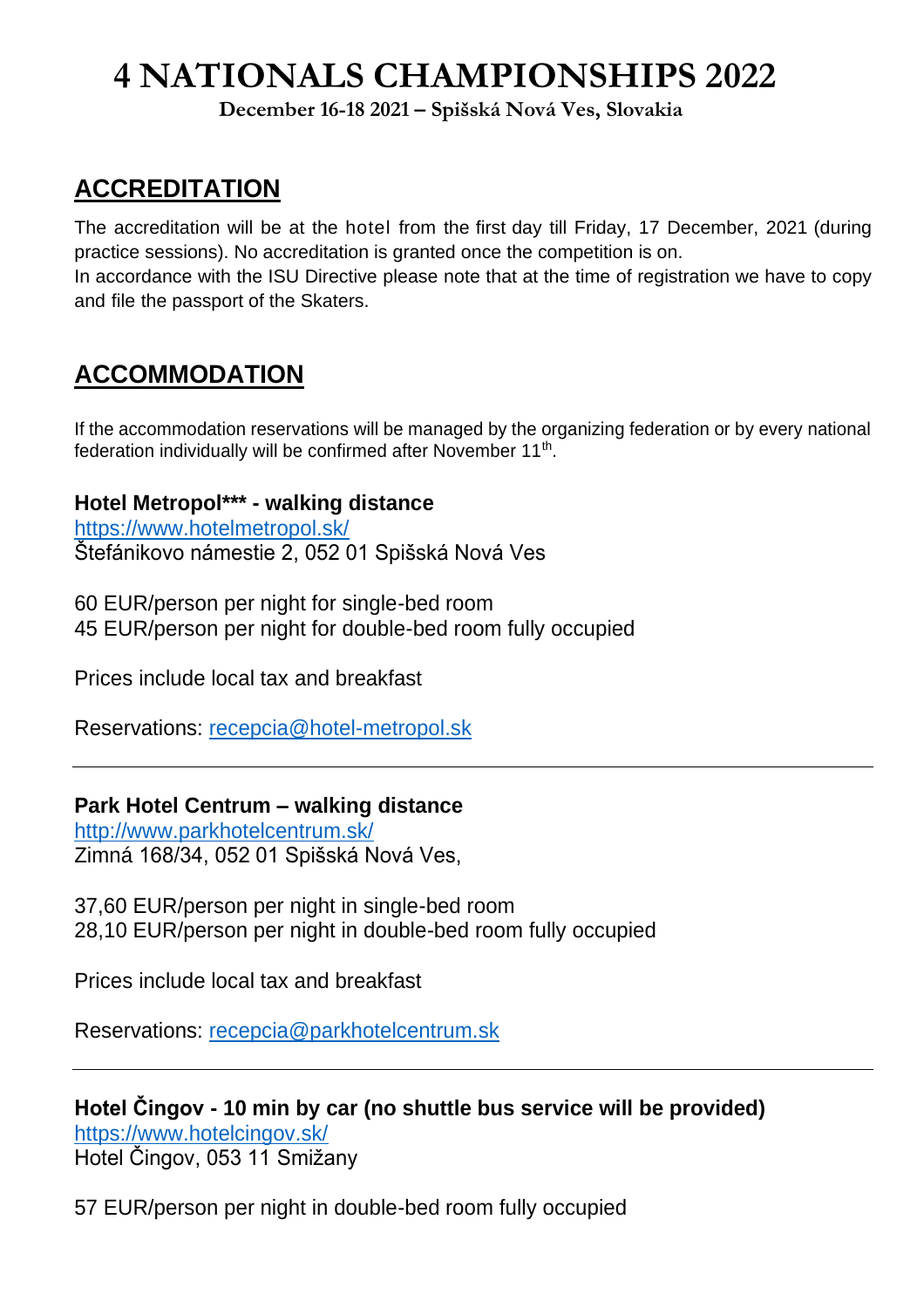**December 16-18 2021 – Spišská Nová Ves, Slovakia** 150 EUR for 2-bedroom apartment per night fully occupied \*Price list applied if at least 3 nights booked

Prices include local tax and breakfast

Reservations: [hotelcingov@hotelcingov.sk](mailto:hotelcingov@hotelcingov.sk)

### **EXPENSES**

Expenses for the ice rink as well as other costs associated with the organization of the Four National Championships shall be divided among the 4 countries. Reimbursement for travel, lodging and per diem for Referees, Technical panel, athletes and coaches as well as for a panel of judges shall be determined by each participating country according to their own rules and decisions.

### **GDPR**

By entering all participants accept that personal data are collected by the Organising Committee (OC) and such data are stored and used by the OC, and when necessary, third parties, for the purposes only of, and to the extant necessary only in relation to facilitate their participation in the competition; personal data may include but will not be limited to full legal name as per national identity documents, address, date of birth, nationality, sex.

## **INSURANCE / LIABILITY**

In accordance with Rule 119, it is the sole responsibility of each Member participating in the 4 Nationals Championships 2021, to provide medical and accident insurance for their athletes, officials and all other members of the Member's team. Such insurance must assure full medical attendance and also the return of the ill or injured person to the home country by air transport or by other expeditious means. It is an internal matter of each ISU Member to decide the issue who shall pay the premium for such insurance.

The Organizer assumes no responsibility for or liability with respect to bodily or personal injury or property damage in connection incurred by Competitors and Officials.

## **SAFETY MEASURES**

The Organizer reserves the right for further adjustments as per the local safety measures based on the governmental regulations related to pandemic situation. Specific measures will be announced prior the start of the competition.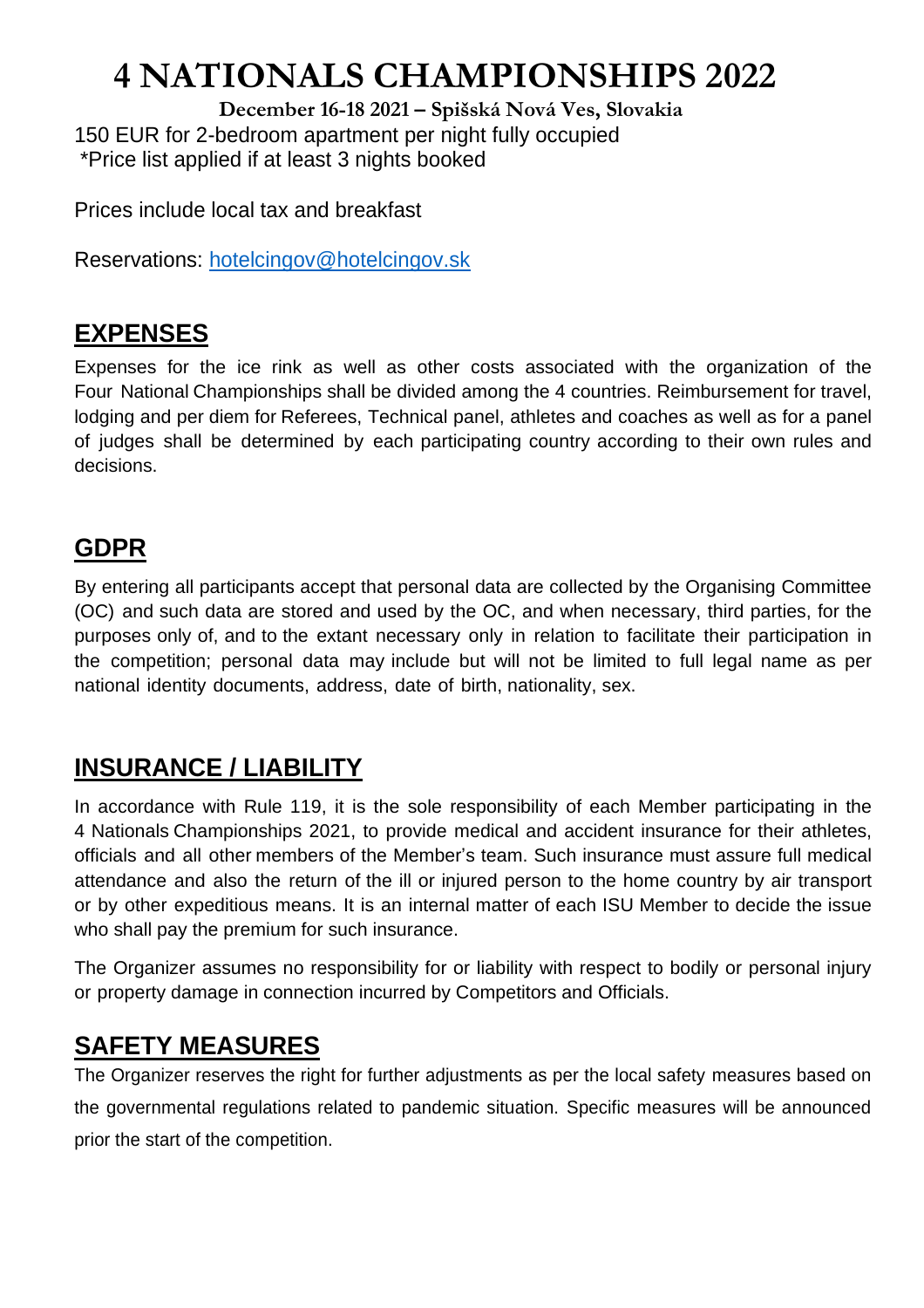**December 16-18 2021 – Spišská Nová Ves, Slovakia**

## **DRAW**

Concerning the first segment of the categories the starting order draws will be held on 16<sup>th</sup> December 2021 and the format will be specified in accordance to the pandemic measures at the time.

Starting orders for the second segment will be reverse order of the result of SP/RD

## **PROGRAM SCHEDULE – STARTING TIMES**

Detailed daily schedule will be available in due time.

### **MUSIC / PLANNED PROGRAM CONTENT**

In accordance with Rule 343 in the ISU Special Regulations & Technical Rules Single & Pair Skating and Ice Dance, Competitor's music must be submitted as direct attachment to an email to the Organizing Committee (4nat22@gmail.com) until November 22nd, 2021.

Please note: some music files might exceed the size of a regular email. In this case, an emailbased transfer service which allows to send large files could be used to send the file to the OC. Each submission shall be labelled with the Competitor name, name of the category and segment. Each Competitor must have an own back-up drive (USB Stick) for each program in the format of a WAV or MP3 file.

## **PRESENTATION OF MEDALS**

#### **Judging and calculations will be done according to ISU Special Regulations Single and Pair Skating and Ice Dance 2021, Rule 352 and 353.**

The three best placed Skaters/Couples in each event will be announced and honored. Gold, silver and bronze medals will be presented to the medalists. The national anthem of the winner will be played.

The Victory Ceremony for the best three placed skaters / couples in each federation national championships will be organized off-ice by federations themselves.

All nations participating in the 4 Nationals Championships will automatically participate in the Team Trophy.

## **TECHNICAL DATA**

### **SENIOR CATEGORIES**

#### **SENIOR MEN Short Program**

The required elements to be skated are those listed in ISU Technical Rules Single & Pair Skating 2021, Rule 611, paragraphs 1 and 2.

Duration: 2 min., 40 sec. +/- 10 sec.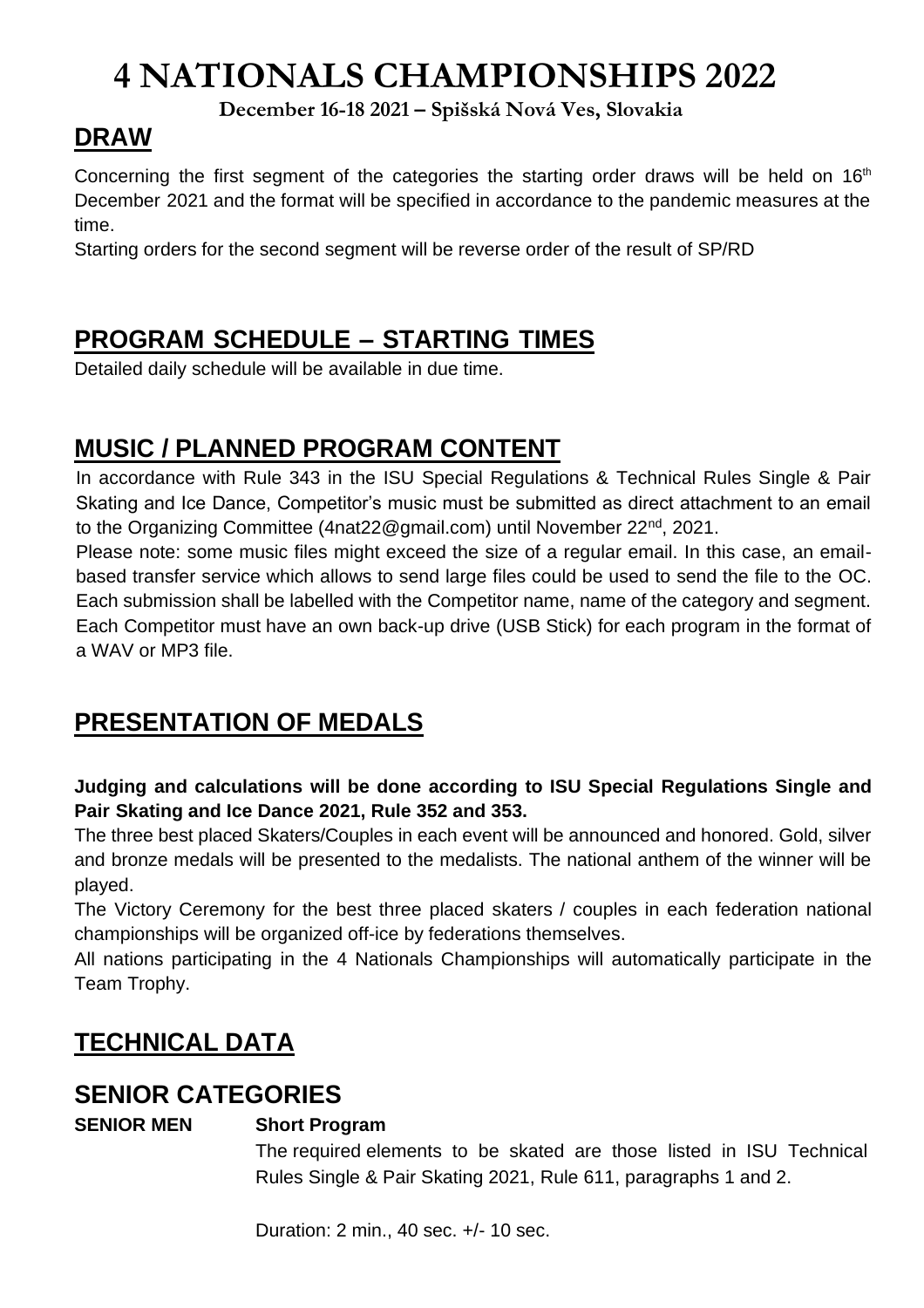#### **December 16-18 2021 – Spišská Nová Ves, Slovakia**

#### **Free Skating**

In accordance with ISU Technical Rules Single & Pair Skating 2021, Rule 612 and the respective ISU Communication. Special attention should be paid to the "well balanced program" and the element value.

Duration: 4 min. +/- 10 sec.

#### **SENIOR WOMEN Short Program**

The required elements to be skated are those listed in ISU Technical Rules Single & Pair Skating 2021, Rule 611, paragraphs 1 and 2.

Duration: 2 min., 40 sec. +/- 10 sec.

#### **Free Skating**

In accordance with ISU Technical Rules Single & Pair Skating 2021, Rule 612 and the respective ISU Communication. Special attention should be paid to the "well balanced program" and the element value.

Duration: 4 min. +/- 10 sec.

#### **SENIOR PAIRS Short Program**  The required elements to be skated are those listed in ISU Technical Rules Single & Pair Skating 2021, Rule 620, paragraphs 1 and 2 for 2021/22 and the relevant ISU Communications.

Duration: 2 min., 40 sec. +/- 10 sec.

#### **Free Skating**

In accordance with ISU Technical Rules Single & Pair Skating 2021, Rule 621 and the respective ISU Communication. Special attention should be paid to the "well balanced program" and the element value.

Duration: 4 min. +/- 10 sec.

**SENIOR ICE DANCE Rhythm Dance**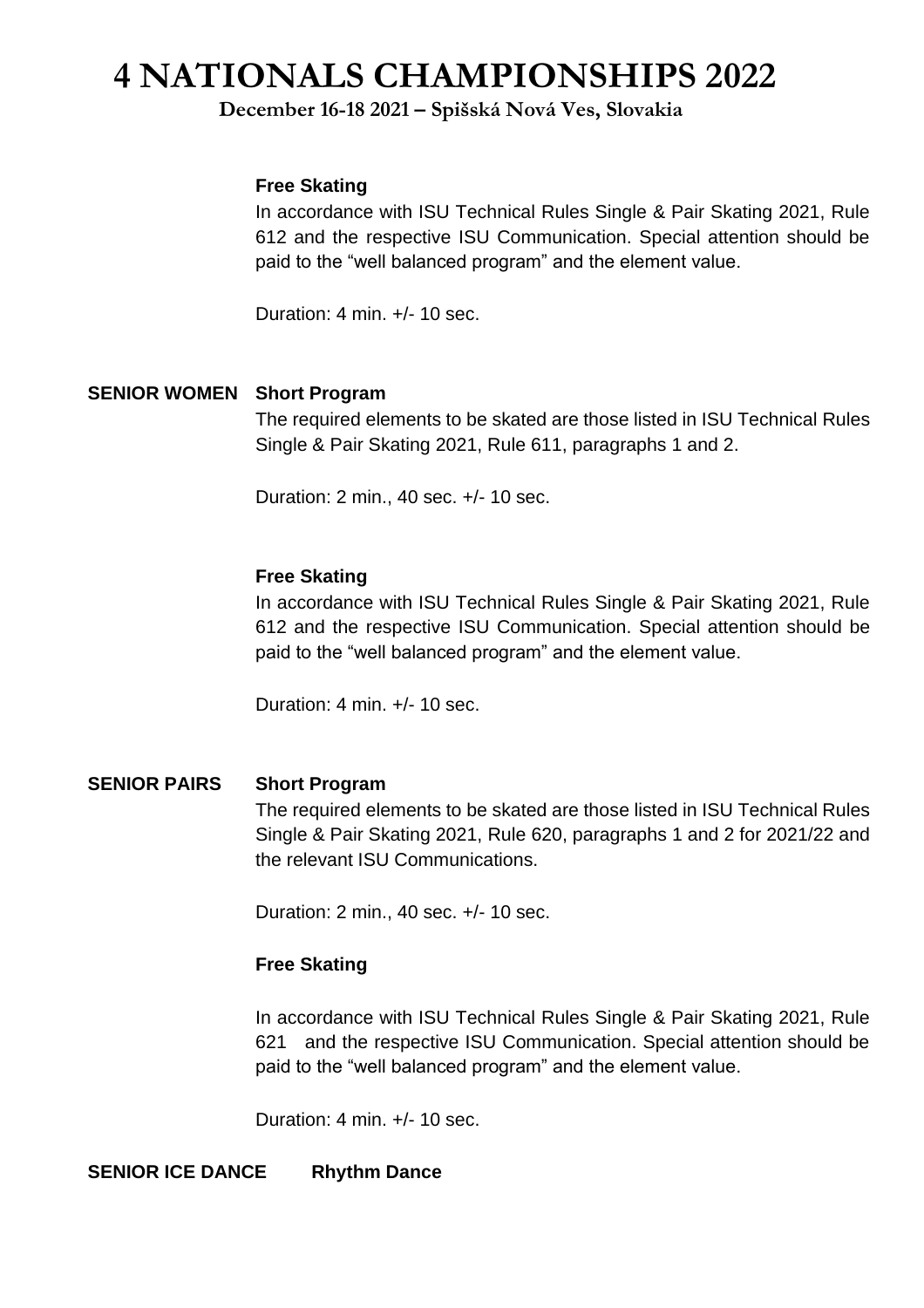#### **December 16-18 2021 – Spišská Nová Ves, Slovakia**

In accordance with ISU Technical Rules Ice Dance 2021 , Rule 709.Rhythms, required elements and guidelines are those listed in ISU Communications 2371, 2393 and subsequent updates.

Duration: 2 min., 50 sec. +/- 10 sec

#### **Free Dance**

In accordance with ISU Technical Rules Ice Dance 2021, Rule 710. The required elements to be skated are those listed in ISU Communication 2371, 2393 and subsequent updates.

Duration: 4 min. +/- 10 sec.

### **JUNIOR CATEGORIES**

#### **JUNIOR PAIRS Short Program**

The required elements to be skated are those listed in ISU Technical Rules Single & Pair Skating 2021 Rule 620 , paragraphs 1 and 3 for 2021/22 (and listed in ISU Communication 2382).

Duration: 2 min., 40 sec. +/-10 sec.

#### **Free Skating**

In accordance with ISU Technical Rules Single & Pair Skating 2021, Rule 621 and the respective ISU Communication. Special attention should be paid to the "well balanced program" and the element value.

Duration: 3 min., 30 sec. +/- 10 sec.

#### **JUNIOR ICE DANCE Rhythm Dance**

In accordance with ISU Technical Rules Ice Dance 2021 , Rule 709. Rhythms, required elements and guidelines are those listed in ISU Communications 2371, 2393 and subsequent updates.

Duration: 2 min., 50 sec., +/- 10 sec.

#### **Free Dance**

In accordance with ISU Technical Rules Ice Dance 2021 , Rule 710. The required elements to be skated are those listed in ISU Communication 2371, 2393 and subsequent updates.

Duration: 3 min., 30 sec., +/- 10 sec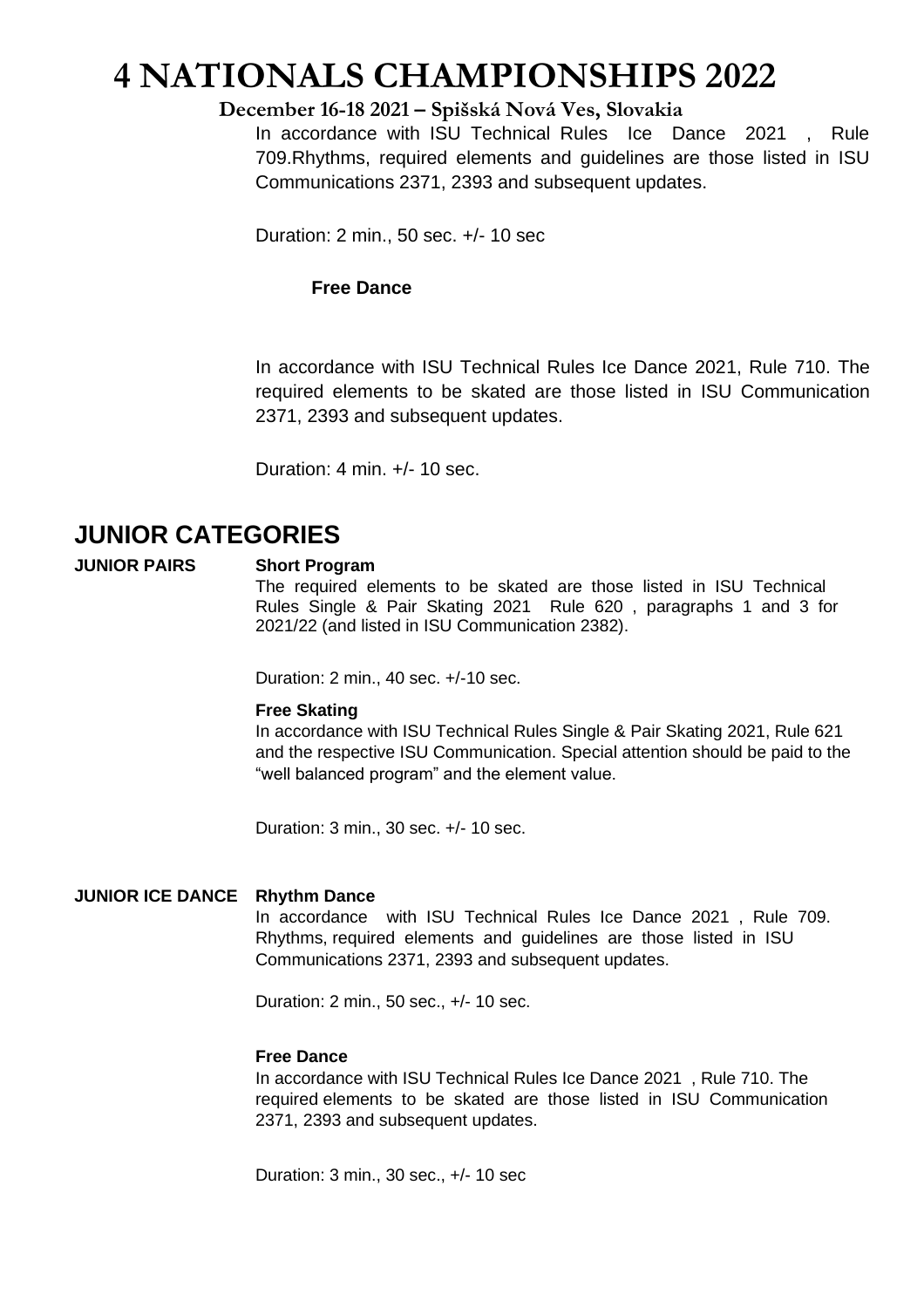**December 16-18 2021 – Spišská Nová Ves, Slovakia**

### **VISEGRAD TEAM TROPHY – Result of the Nations' competition**

The result of the Team Trophy will be done as follows.

- a.) All Nations are participating in the 4NC, will participate in the Team Trophy.
- b.) Participating events in the Team Trophy on 4NC-2022:
	- a. Men,
	- b. Ladies,
	- c. Ice Dance (merging the Senior and Junior Events) &
	- d. Pairs (merging the Senior and Junior Events)

The event counts to the Team Trophy in case there is/are at least 3 skaters/teams in a participating event and at the same time there are at least two nations competing in this participating event.

c.) The three best final results per Nation will be counted, but the three best final results have to come at least from two different events.

d.) Each medal and placement in each participating categories has a point value – see the table below. These points will be allocated to the Nation.

e.) The highest points earned by a Nation will win the first place of the Team Trophy, the second highest points earned by a Nation will win the second place of the Team Trophy and the third highest points earned by a Nation will win the third place of the Team Trophy.

f.) In case the earned points will match, the skaters'/couples' final points will be added to the Nations' points and who has the highest overall points will win the Team Trophy placement. g.) The three best Nations will be announced and honoured at the official Victory Ceremony.

| <b>Categories</b> | <b>Final result</b> | Points allocated to the<br><b>Nation</b> |
|-------------------|---------------------|------------------------------------------|
| Senior MEN        | 1st. Place          | 90                                       |
|                   | 2nd. Place          | 70                                       |
|                   | 3rd. Place          | 50                                       |
|                   | 4-7th. Place        | 30                                       |
|                   | 8-12th. Place       | 20                                       |
|                   | + 12th. Place       | 10                                       |
|                   |                     |                                          |
| Senior LADIES     | 1st. Place          | 90                                       |
|                   | 2nd. Place          | 70                                       |
|                   | 3rd. Place          | 50                                       |
|                   | 4-7th. Place        | 30                                       |
|                   | 8-12th. Place       | 20                                       |
|                   | + 12th. Place       | 10                                       |
|                   |                     |                                          |
| <b>PAIRS</b>      | 1st. Place          | 90                                       |
| (merged senior    | 2nd. Place          | 70                                       |
| & junior events)  | 3rd. Place          | 50                                       |
|                   | 4-7th. Place        | 30                                       |
|                   | 8-12th. Place       | 20                                       |
|                   | + 12th. Place       | 10                                       |
|                   |                     |                                          |
| <b>ICE DANCE</b>  | 1st. Place          | 90                                       |